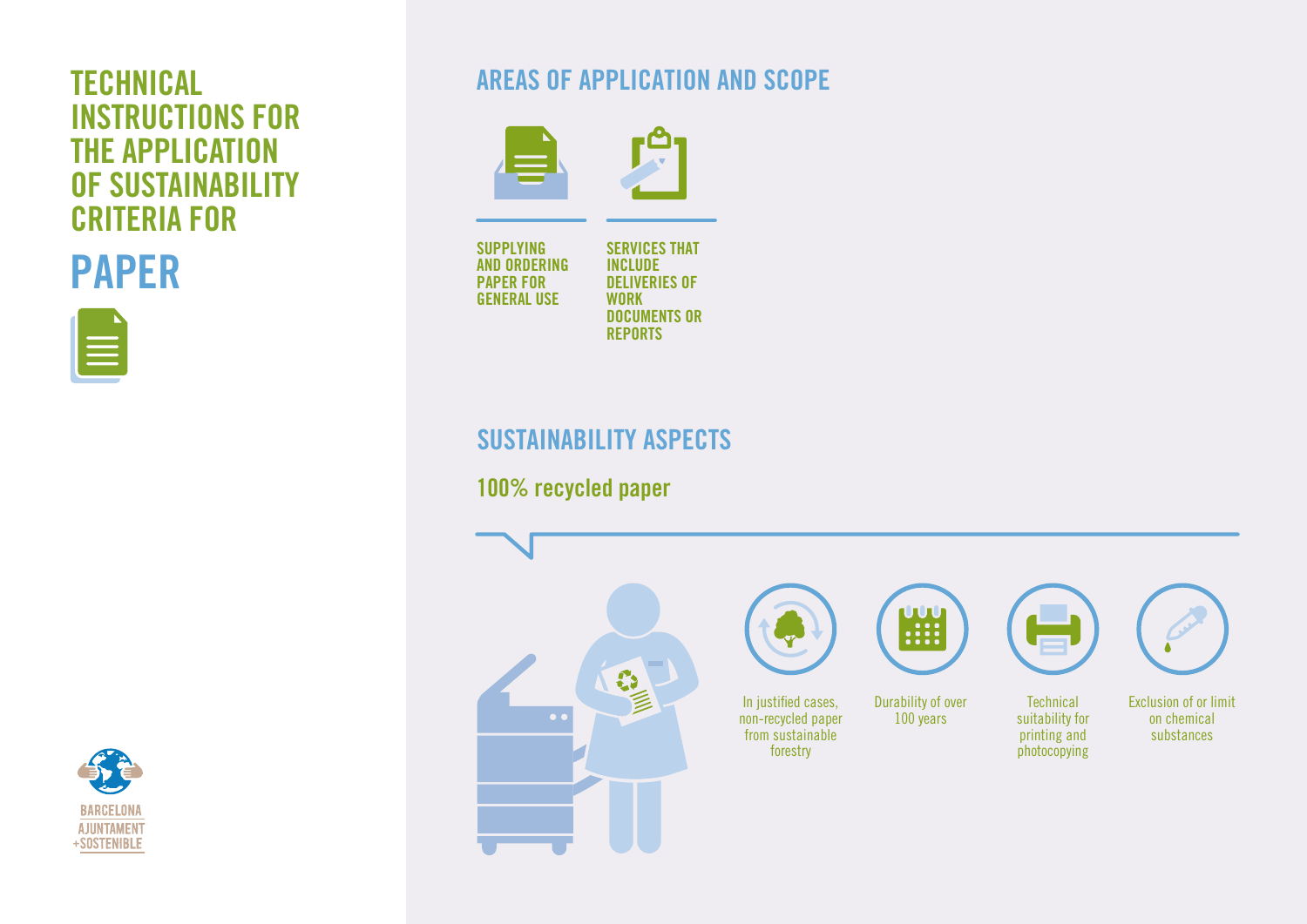

# TECHNICAL INSTRUCTIONS FOR THE APPLICATION OF SUSTAINABILITY CRITERIA FOR PAPER

Following the lines of action set out in the 2012-2022 Citizen Commitment to Sustainability, Barcelona City Council, without compromising the changes involved in introducing and consolidating electronic administration, considers it necessary to continue to work towards minimising the environmental impact of the production of the paper used by municipal services while carrying out their functions.

These technical instructions are a response to the 2013 Government Measure for Responsible Public Procurement using Social and Environmental Criteria and the Mayoral Decree on Responsible Public Procurement using Social and Environmental Criteria of 20 November 2013, which provides for the publication of technical instructions that define specific environmental criteria that must be applied in the purchasing and contracting of groups of products and services that have been defined as priorities, which include paper. These technical instructions comply with the 2014 Decree on the Policy of Responsible Procurement of Timber from Sustainably Managed Sources regarding the aspects relating to paper as a product derived from timber and updates the 2002 Instructions to Services: Use of Recycled Paper.

Ajuntament de Barcelona



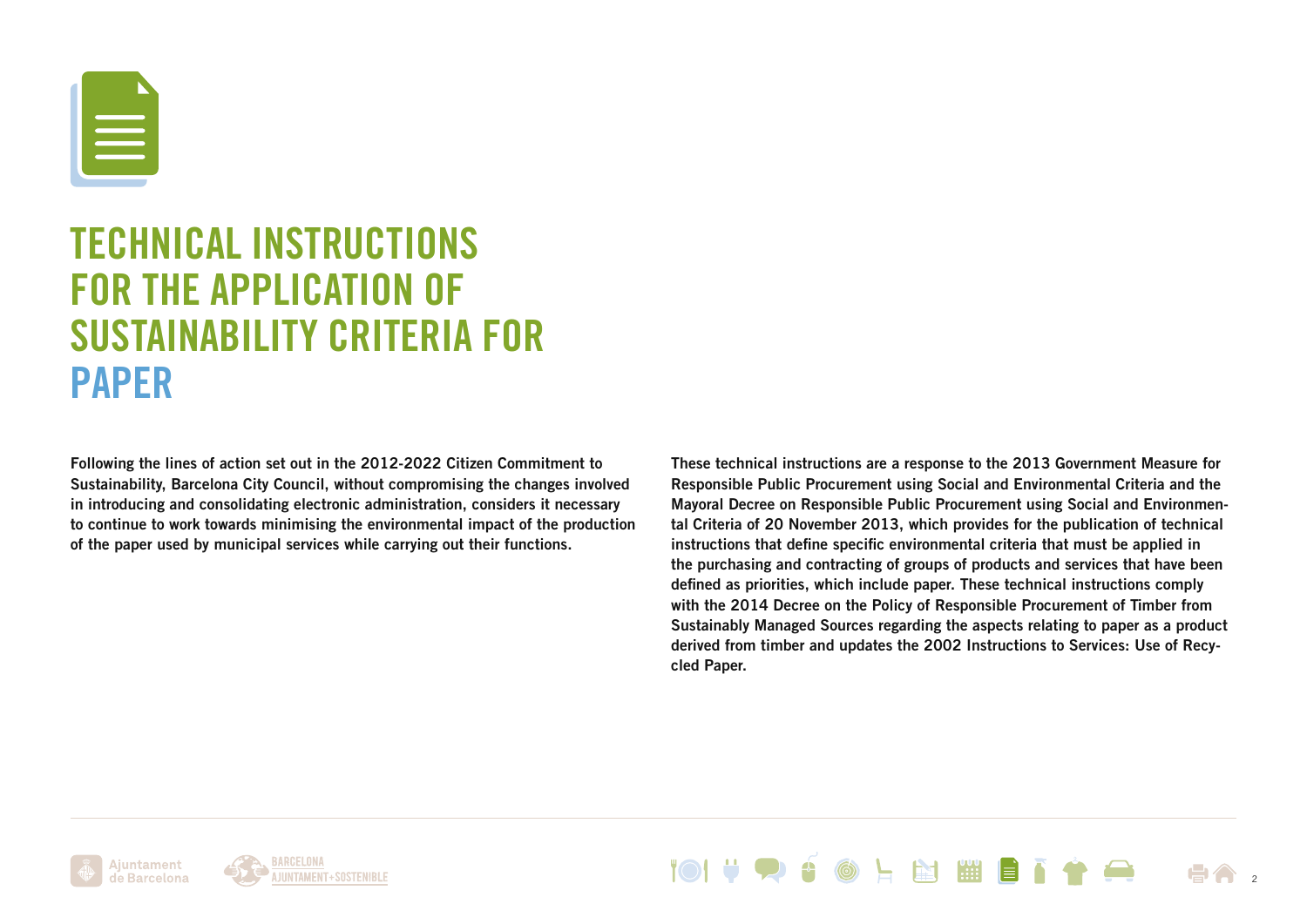# 1 SUBJECT MATTER

In accordance with the Mayoral Decree on Responsible Public Procurement using Social and Environmental Criteria, these technical instructions aim to define the criteria used in environmental clauses for the acquisition of, and internal demand for, paper.

In order to achieve this objective, these instructions:

- a. Define the different types of paper
- b. Define the priorities for its acquisition and demand
- c. Define the applicable environmental criteria for each type of paper
- d. Establish the monitoring system

### 2 AREA OF APPLICATION

#### 2.1 Subject area

In accordance with the Mayoral Decree on Responsible Public Procurement using Social and Environmental Criteria, these instructions must be complied with in any public sector contract signed by Barcelona City Council and dependent organisations that have the power to adjudicate (contracting authorities), whose contractual subject matter is outlined in section 3, "Scope".

As regards internal demand, these instructions are also applicable to all internal order procedures made by services to the centralised contracting bodies.

#### 2.2 Inclusion in procurement documents

All contracting bodies must comply with these instructions, and they must guarantee that, in all cases and for every type of paper, the basic environmental criteria are applied.

As paper is a centralised procurement item, central contracting bodies will be responsible for guaranteeing the application of the criteria, whether by producing their own procurement documents or by adhering to framework agreements or other supramunicipal, centralised purchasing systems.

Other municipal services must apply the priorities set out in these instructions to their orders, which will be conveyed through the corresponding centralised contracting bodies.

#### 2.3 Exceptions and justification report

In accordance with the Mayoral Decree on Responsible Public Contracting using Social and Environmental Criteria, the competent contracting bodies or those responsible for contracting may consider that the contract's characteristics are not suitable for including some or all of the environmental clauses set out in these instructions. In these cases, the competent contracting body must duly justify this in the procurement report, in accordance with the points set out in section 4.2.

Municipal services may consider that the priorities and characteristics for paper set out in these instructions are not appropriate for the service tasks or some of the tasks to be carried out. In these cases, the service management must duly justify this in the report, in accordance with the points set out in section 4.2.

**EST 1999** 

3



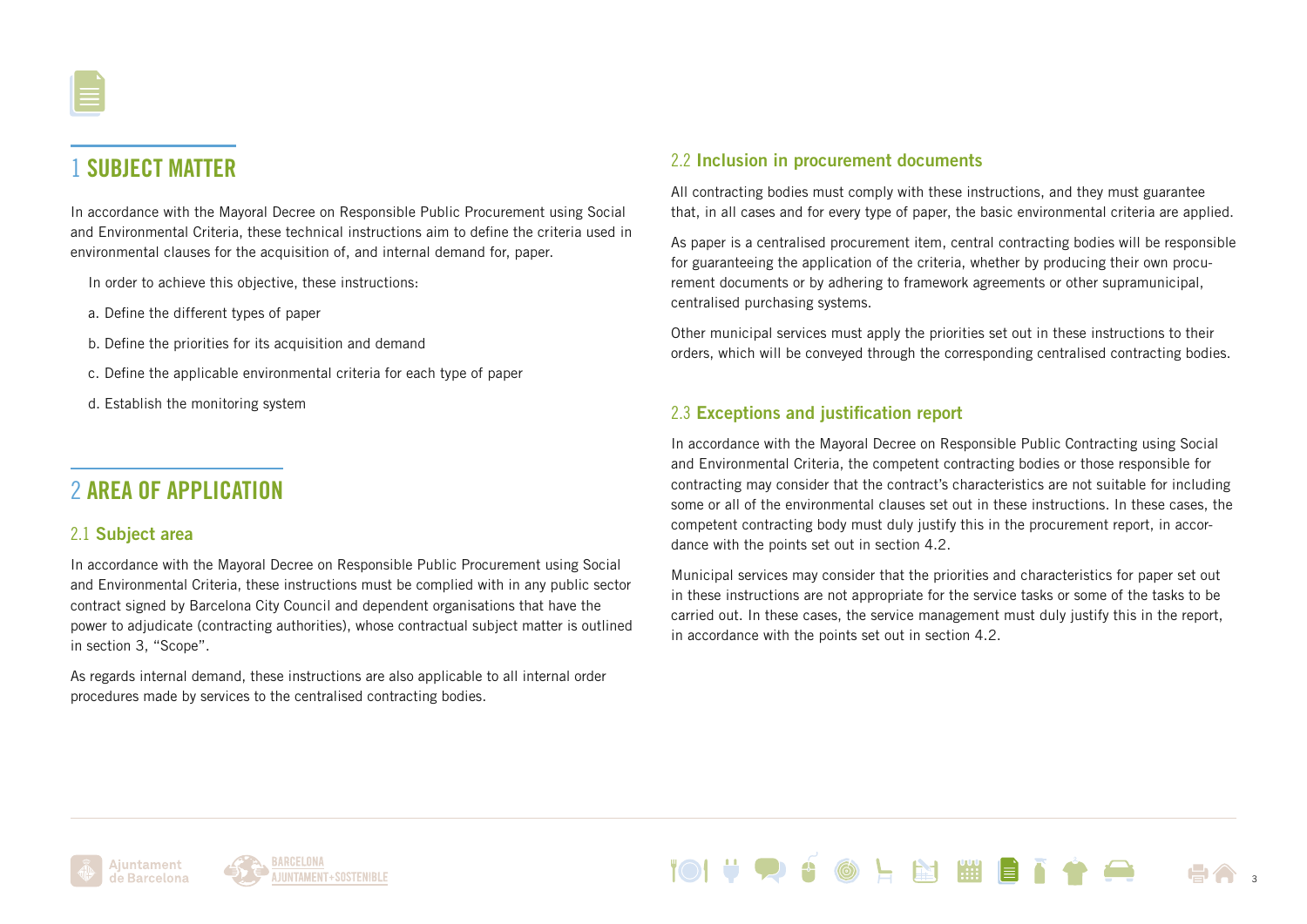

# 3 SCOPE

These instructions establish specific criteria for:

- Recycled paper: paper made exclusively (100%) from recycled fibres.<sup>1</sup>
- Non-recycled paper: Paper made mainly from wood fibres. Although it may contain a proportion of recovered fibres, it has a lower post-consumer percentage than that of recycled paper.

These instructions are applicable to paper for general use: DIN A4 office paper for photocopiers, printers, fax machines and for writing by hand.

In the case of other paper products (such as paper pads, notebooks, exercise books, diaries, appointment books, etc.) formats (DIN A3, sheet, etc.) and printed products with the municipal logo (business cards, envelopes, files, etc.), there are no specific criteria, but the priorities and lines of action indicated in these instructions should inform their procurement.

In contrast, the instructions are not applicable to paper publications, as they are treated specifically in the instructions for communication elements.

By extension, the instructions are also applicable to printed paper for external services, in contracts that include supplying work documents and reports.

Neither are these instructions applicable to paper for essential documents that need to be conserved in permanent archives, in accordance with the definitions and priorities established for these essential documents by the Municipal Archive System Department, which are listed in Appendix I. Essential documents will receive special, differentiated treatment from the rest and are therefore exempt from the priorities defined in point 4.

# 4 PRIORITIES FOR PAPER

#### 4.1 Priorities

Given that the application of these criteria and requirements, as described in Section 5 of these instructions, can guarantee the same quality whatever the origin and type of fibre, the use of recycled paper is considered to be sufficient for most of the documents produced by Barcelona City Council.

In accordance with this and with various environmental-protection commitments acquired by Barcelona City Council, and also in accordance with the criteria set out in the technical instructions for the greening of timber, while taking into consideration differences in environmental impact regarding the origin and type of fibre used in paper, these instructions establish the following order of priorities for determining the type of paper to be used:

- The acquisition of and demand for 100% recycled paper will be obligatory, and therefore these instructions establish the guaranteed technical criteria.
- Where duly justified, non-recycled paper may be used. This paper, in addition to its technical guarantees, must always be certified as coming from sustainably managed sources, and these instructions therefore set out the corresponding criteria.
- Under no circumstances must paper for general use be acquired or used if it does not comply with the requirements specified above.

#### 4.2 Justification report

Should the service's management or the competent contracting body consider the priorities established in the previous section, certain specifications or environmental criteria to be inapplicable, or where the contract itself is considered inappropriate for the application of these instructions, they must indicate and detail their reasons for this in a justification report, specifying as a minimum:





*<sup>1</sup>In accordance with the definition of the Environmental Quality Guarantee Label for paper products, all cellulose waste generated after the manufacturing, marketing and consumption processes, which after prior selection is reused for manufacturing paper, is denominated as recycled fibre.Fibres from factory cuts of paper are not considered to be recycled fibres.*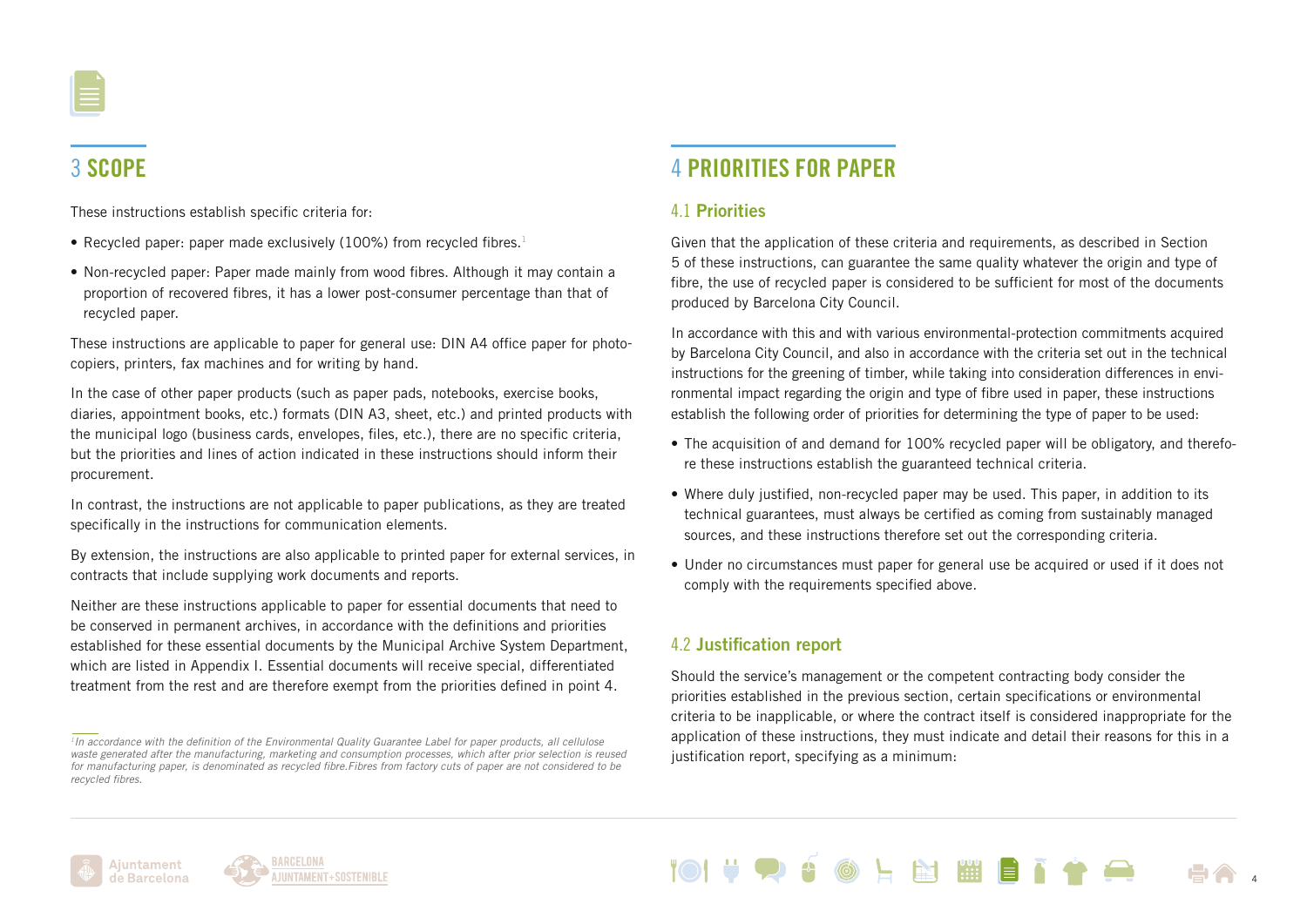

- The special requirements and characteristics of the service and paper needed (e.g., the weight, opacity, whiteness, etc.)
- A reasoned justification explaining the infeasibility of balancing these special requirements with the use of recycled paper.

This report will be made available to those responsible for monitoring these instructions when required.

The people responsible for monitoring these instructions will establish the corresponding procedure for comparing the reports with the Municipal Archive System Department, if necessary.

### 5 ENVIRONMENTAL CRITERIA FOR THE PROCUREMENT OF PAPER

The environmental criteria that should be included in the procurement specifications for general-use DIN A4 office paper, for most uses and documents, are detailed below.

The procurement documents must always ensure that the bidders provide documentation specifying values for the given parameters. The following table indicates when the criteria may be included as technical specifications or alternatively as award criteria. In this latter case, the contracting body must determine the score given for compliance with each adjudication criterion and the corresponding assessment formula.

Where various types of paper are to be acquired in a single tender, these must be divided into lots and the criteria pertaining to the corresponding type included in each lot.

| criteria                                               | Environmental Recycled paper                                                                                                                                                                                                                                                                                                                           |
|--------------------------------------------------------|--------------------------------------------------------------------------------------------------------------------------------------------------------------------------------------------------------------------------------------------------------------------------------------------------------------------------------------------------------|
| Origin of the<br><b>fibres</b>                         | The contracting body must establish that the paper is made from 100%<br>recycled fibres <sup>2</sup> .                                                                                                                                                                                                                                                 |
| <b>Durability</b>                                      | The contracting body must always establish that the paper has a<br>durability of over 100 years, according to regulations ISO 9706, ISO<br>5630, UNE EN 57092/1/02, DIN 6738 or equivalent.                                                                                                                                                            |
| <b>Technical</b><br>suitability                        | The contracting body must always establish that the paper complies<br>with the technical suitability requirements for printing and photocop-<br>ying, according to regulation EN 12281:2003 or equivalent.                                                                                                                                             |
| Exclusion/<br>limited use<br>of chemical<br>substances | The contracting body may establish as an award criterion that the<br>paper complies with the environmental criteria for the exclusion or li-<br>mited use of chemical substances in the paper manufacturing process,<br>defined in a Type I ecolabel, according to regulation ISO 14024 (Blue<br>Angel, EU ecolabel, Nordic Swan, etc.) <sup>3</sup> . |

*<sup>2</sup>In accordance with the definition of the Environmental Quality Guarantee Label for paper products, all cellulose waste generated after the manufacturing, marketing and consumption processes, which after prior selection is reused for manufacturing paper, is denominated as recycled fibre.Fibres from factory cuts of paper are not considered to be recycled fibres.*

5





*<sup>3</sup>According to regulation ISO 14024, most Type I ecolabels are listed in the Global Ecolabelling Network, and can be consulted at: [http://wwwglobalecolabelling.net/](http://www.globalecolabelling.net/)*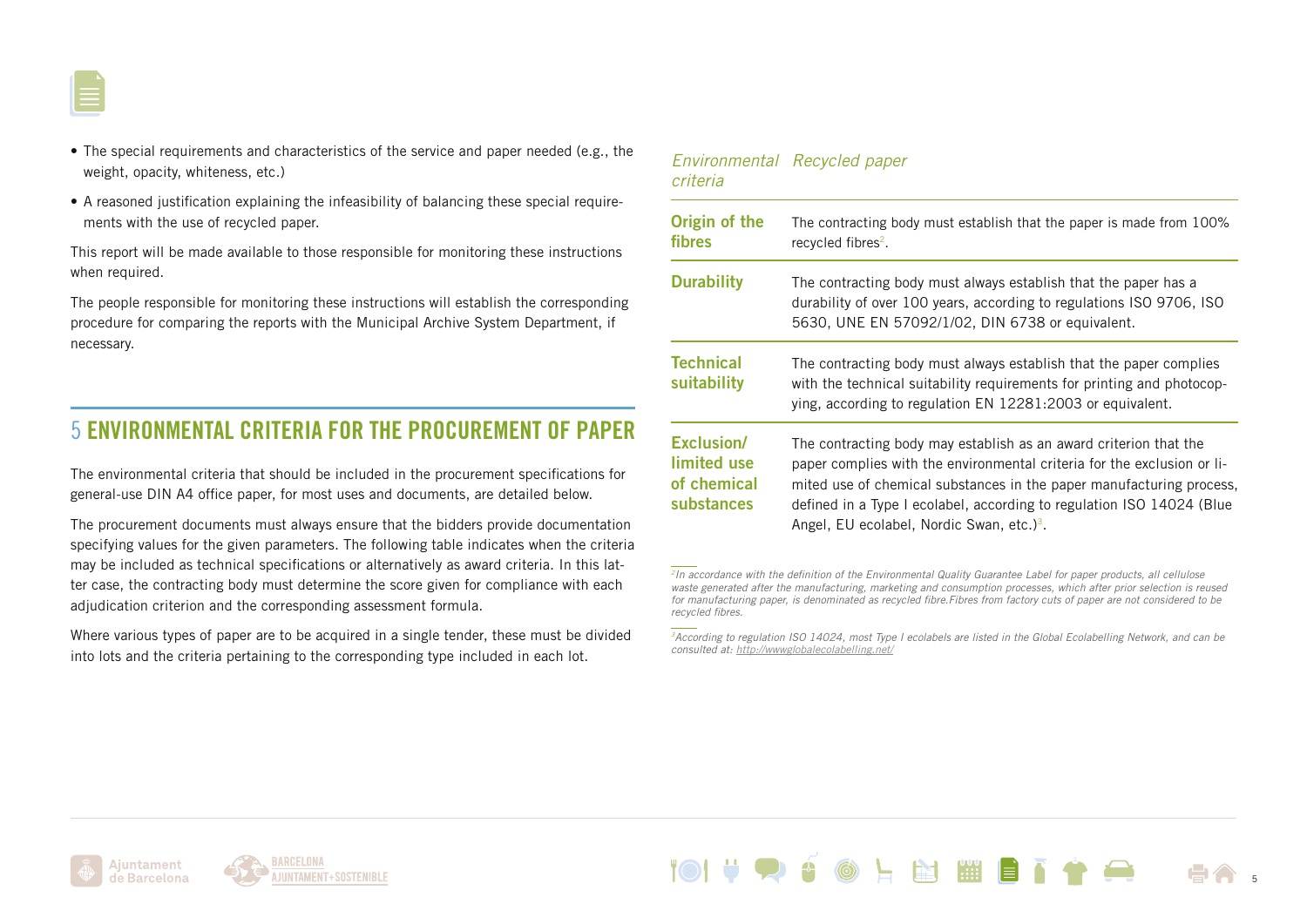

| criteria                                                      | Environmental Non-recycled paper                                                                                                                                                                                                                                                                                                                       |
|---------------------------------------------------------------|--------------------------------------------------------------------------------------------------------------------------------------------------------------------------------------------------------------------------------------------------------------------------------------------------------------------------------------------------------|
| Origin of the<br>fibres                                       | The contracting body must always establish that the non-recycled paper<br>has been made from legally certified timber <sup>4</sup> , with a minimum of 50%<br>of the fibres coming from sustainably managed sources (as defined by<br>FSC or PEFC standards or equivalent) or recovered fibres <sup>5</sup> .                                          |
|                                                               | The contracting body may establish as award criterion that over 50% of<br>the paper's fibres come from sustainably managed sources or recovered<br>fibres.                                                                                                                                                                                             |
| <b>Durability</b>                                             | The contracting body must always establish that the paper has a<br>durability of over 100 years, according to regulations ISO 9706, ISO<br>5630, UNE EN 57092/1/02, DIN 6738 or equivalent.                                                                                                                                                            |
| <b>Technical</b><br>suitability                               | The contracting body must always establish that the paper complies<br>with the technical suitability requirements for printing and photocop-<br>ying, according to regulation EN 12281:2003 or equivalent.                                                                                                                                             |
| <b>Exclusion/</b><br>limited use<br>of chemical<br>substances | The contracting body may establish as an award criterion that the<br>paper complies with the environmental criteria for the exclusion or<br>limited use of chemical substances in the paper manufacturing pro-<br>cess, defined in a Type I ecolabel, according to regulation ISO 14024<br>(Blue Angel, EU ecolabel, Nordic Swan, etc.) <sup>6</sup> . |

## 6 SERVICE CONTRACTS INVOLVING THE USE OF PAPER

In service contracts that include the provision of work documents or reports on paper, those responsible for the contract must follow the priorities and courses of action indicated in these instructions.

Work documents and reports associated with carrying out the contract will be sent on paper made with 100% recycled fibres<sup>7</sup>.

When this is not appropriate due to technical reasons, non-recycled paper must be used that is made from fibres originating from legally certified timber4, with at least 50% of the fibres coming from sustainably managed sources (as defined by FSC or PEFC standards or equivalent) or recovered fibre<sup>5</sup>.

*4In accordance with the European Union's FLEGT Action Plan for combating illegal logging and marketing of timber and timber products, and with European regulations on timber (EUTR: [Regulation \(EU\) 995/2010 of the European](http://eur-lex.europa.eu/legal-content/ES/TXT/?uri=uriserv:OJ.L_.2010.295.01.0023.01.SPA)  [Parliament and the European Council, of 20 October 2010, which establishes the obligations of operators that place](http://eur-lex.europa.eu/legal-content/ES/TXT/?uri=uriserv:OJ.L_.2010.295.01.0023.01.SPA)  [timber and timber products on the market](http://eur-lex.europa.eu/legal-content/ES/TXT/?uri=uriserv:OJ.L_.2010.295.01.0023.01.SPA)*

*5Recovered fibres include recycled fibres and those coming from factory cuts of paper.*

*6According to regulation ISO 14024, most Type I ecolabels are listed in the Global Ecolabelling Network, and can be consulted at:<http://www.globalecolabelling.net/>*

*7In accordance with the definition of the Environmental Quality Guarantee Label for paper products, all cellulose waste generated after the manufacturing, marketing and consumption processes, which after prior selection is reused for manufacturing paper, is denominated as recycled fibre.Fibres from factory cuts of paper are not considered to be recycled fibres.*

L M

**PH** 

6

an an an S



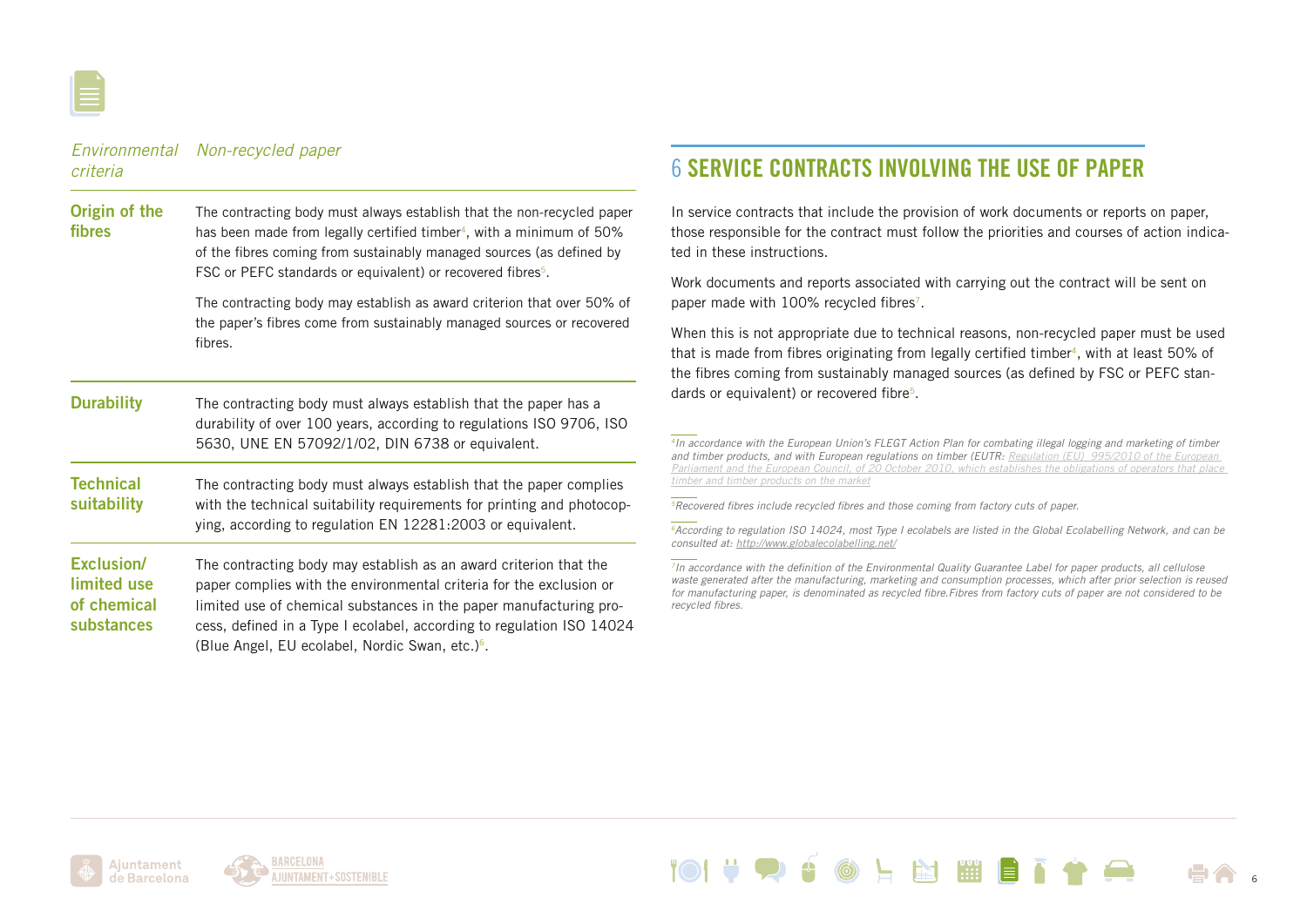# 7 MONITORING SYSTEM

In accordance with the Mayoral Decree on Responsible Public Procurement using Social and Environmental Criteria, the person responsible for the contract will ensure that the successful tenderer complies with and executes the environmental clauses set out in the contract. While those managing the + Sustainable City Council Programme do not have an automated system to monitor the environmental aspects of contracts, the person responsible for the contract will supply the following information via the email address [ajuntamentsostenible@bcn.cat:](mailto:ajuntamentsostenible%40bcn.cat?subject=)

- Procurement documents.
- Copy of the adjudication report, with details of the evaluation of environmental criteria of the bids.
- List of the types of paper acquired and a copy of the technical file for each one.

While the management of the + Sustainable City Council Programme do not have an automatic monitoring system for the consumption of general-use paper, the corresponding centralised contracting body will annually facilitate the consumption data of all dependent services and departments, divided into each type of paper (recycled and non-recycled).

Those managing the + Sustainable Council Programme may request additional information from the organising body. It may also ask the services' management involved for a report justifying the non-inclusion of some or all of the environmental clauses established in these instruction

## 8 TRANSITIONAL REGULATIONS / COMING INTO FORCE

These instructions will come into force 3 months after their publication.

These instructions are not applicable to call for tenders that are already open or concluded, nor to approved procurement documents or to call for tenders pending resolution that are dated prior to these instructions coming into force.

### **9 EXEMPTION CLAUSES**

These instructions repeal the 2002 Instructions for Services: Use of Recycled Paper and Article 3 on supplying reams of paper from the 2004 Decree on Responsible Timber Procurement Policy.